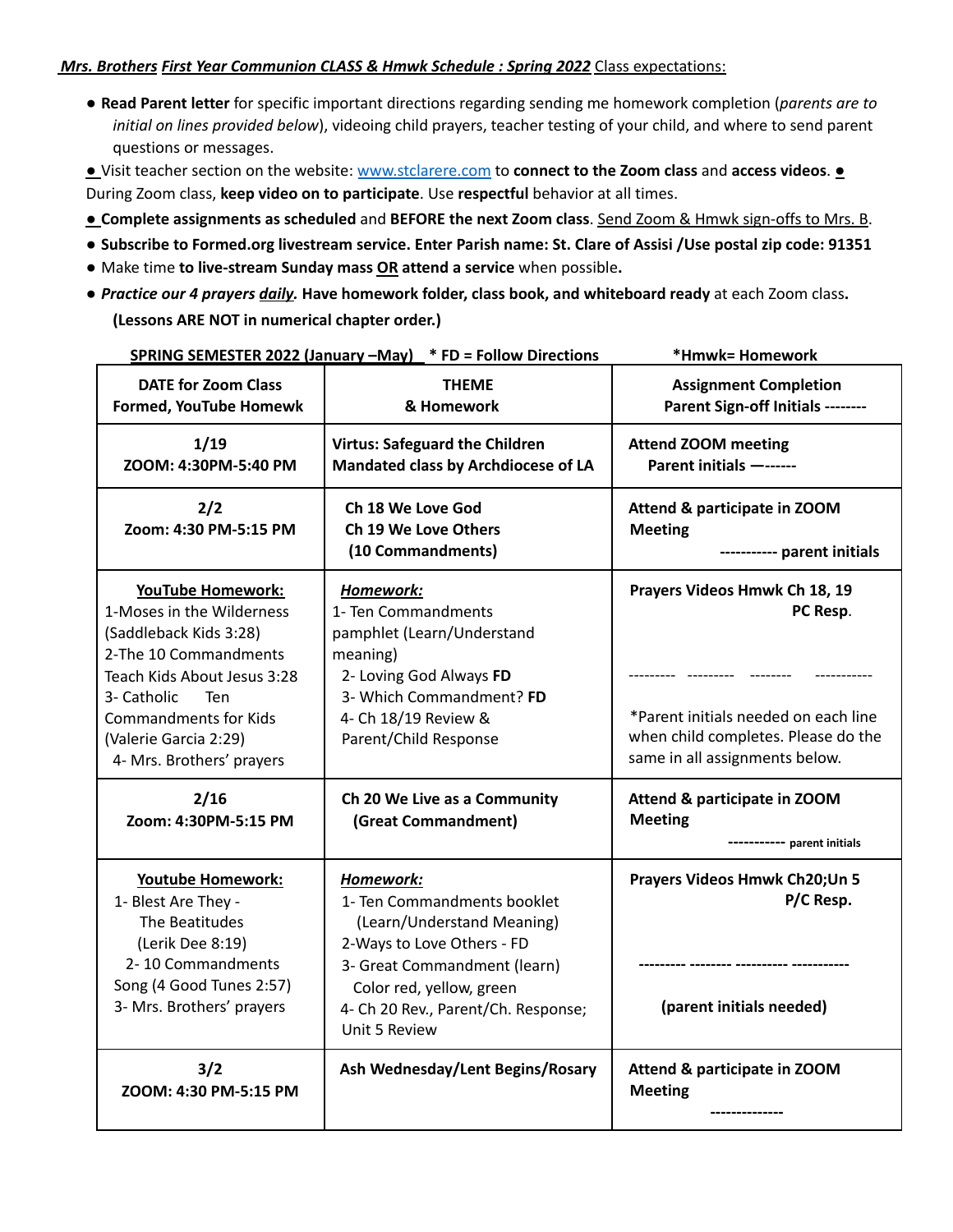| <b>Youtube Homework:</b><br>1- Lent (23:45)<br>(EWTN Ireland)<br>2- Animated Rosary for<br>Kids (19:43)<br>3-Mrs. Brothers' prayers | Homework:<br>1- We Celebrate Lent booklet<br>(Read/understand)<br>2- Rosary - parent say with child<br>help<br>3-Do Lent 40 Day Journey-FD on<br>next page to glue stars, hearts,<br>fire as good deeds & sacrifices | <b>Prayers Videos Hmwk Rosary/Lent</b><br>40 Days<br>parent initials needed) |
|-------------------------------------------------------------------------------------------------------------------------------------|----------------------------------------------------------------------------------------------------------------------------------------------------------------------------------------------------------------------|------------------------------------------------------------------------------|
|                                                                                                                                     | done (Complete by Easter)<br>4-"During Lent" Heart- Put name<br>& what you will give up/do                                                                                                                           |                                                                              |

| 3/16<br>ZOOM: 4:30 PM-5:15 PM                                                                                                                                                                       | <b>Ch 23 Jesus Teaches About Love</b><br>(Parables of Jesus)                                                                                                                                                                | Attend & participate in<br><b>ZOOM Meeting</b>                                                                    |
|-----------------------------------------------------------------------------------------------------------------------------------------------------------------------------------------------------|-----------------------------------------------------------------------------------------------------------------------------------------------------------------------------------------------------------------------------|-------------------------------------------------------------------------------------------------------------------|
| <b>Video Homework:</b><br>1- Formed: (The Jesus<br><b>Stories) The Good</b><br>Samaritan (9:46)<br>2- Youtube: Video That<br>Will Change Your Life (4:36<br>The Corpta)<br>3-Mrs. Brothers' prayers | Homework:<br>1- Read/understand "Parables of<br>Jesus" Learn: "Good Samaritan" story<br>2-- Ch 23 Review<br>Do Parent/Child Response<br>3- Unit 6 Review                                                                    | Prayers Videos Hmwk Ch 23/Un 6<br>P/C Resp<br>(parent initials needed<br>throughout when child<br>completes hmwk) |
| 3/30<br>ZOOM: 4:30 PM-5:15 PM                                                                                                                                                                       | Ch 16 Jesus Shows God's Love<br>(Miracles of Jesus)                                                                                                                                                                         | Attend & participate in<br><b>ZOOM Meeting</b>                                                                    |
| Youtube Homework:<br>1- Animated Bible Stories<br>Miracles of Jesus (27:16)<br>(Joshua Bosco)<br>2- Mrs. Brothers' prayers                                                                          | Homework:<br>1- Read/understand "Miracles of<br>Jesus" pages<br>2- Color/Learn, Miracles of Jesus:<br>*Changing Water to Wine at Cana,<br>* Feeding 5000 with 2 Fish, 5 loaves<br>3- Ch 16 Review, Parent/Child<br>Response | <b>Prayers Videos Hmwk Ch 16</b><br>P/C<br>Resp.                                                                  |
| 4/20<br>ZOOM: 4:30 PM-5:00 PM                                                                                                                                                                       | <b>Ch 6 Jesus Shares God's Love</b><br>Holy Week (Palm Sun.), Holy<br>Thursday, Good Friday, Easter                                                                                                                         | Attend & participate in<br><b>ZOOM Meeting</b>                                                                    |